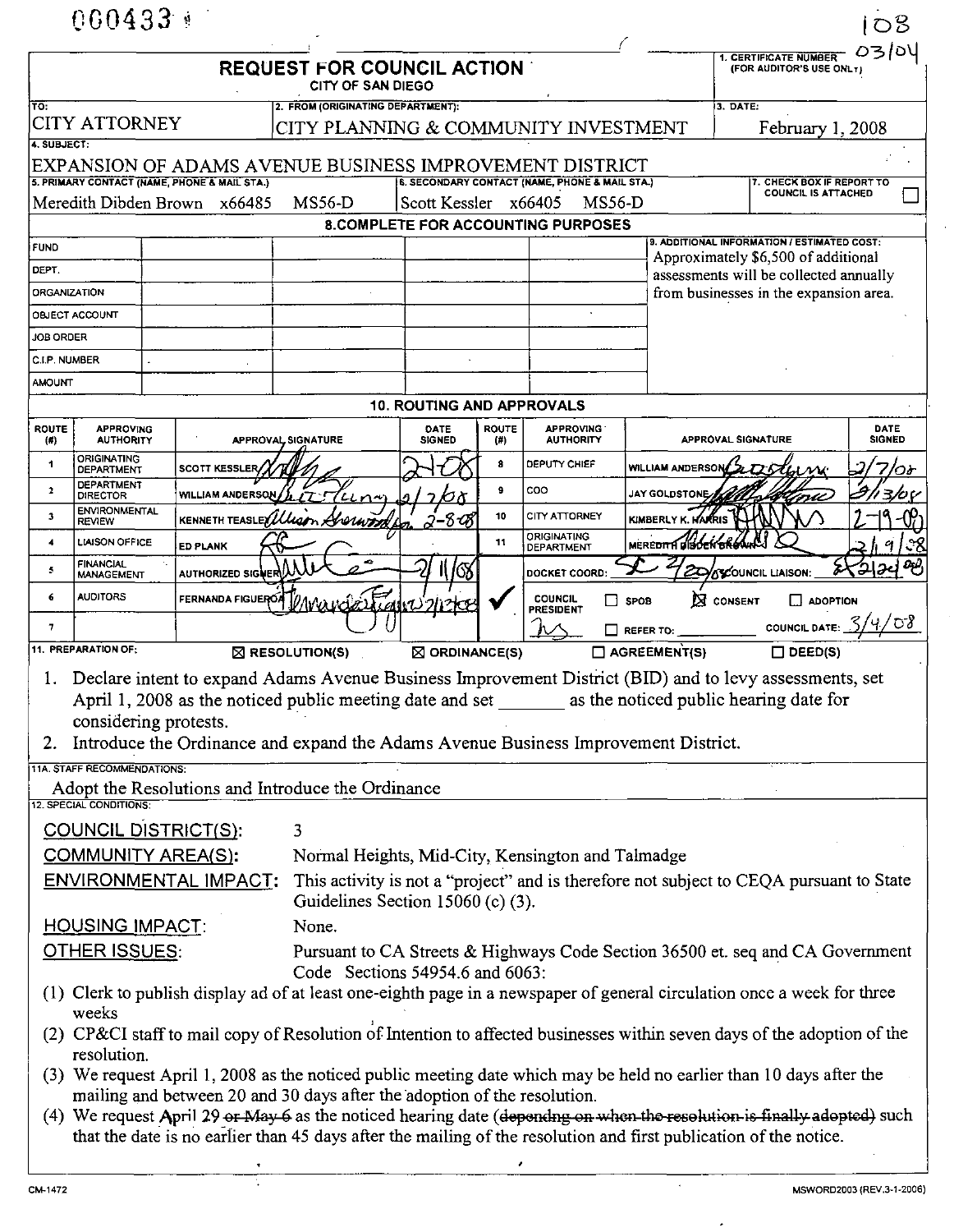CG0434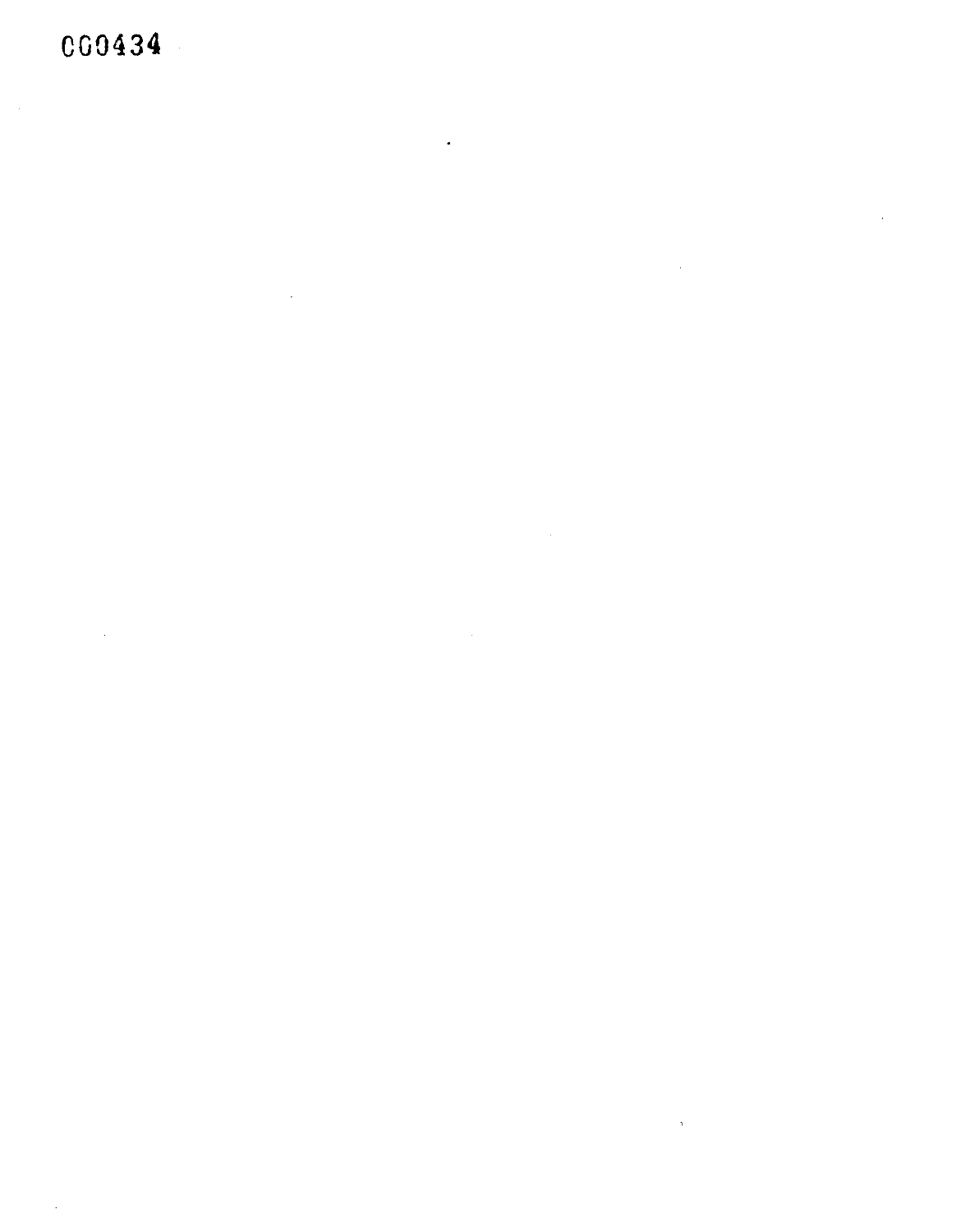DATE ISSUED:  $REPORT NO:$ ATTENTION: City Council ORIGINATING DEPARTMENT: City Planning & Community Investment SUBJECT: Expansion ofthe Adams Avenue Business Improvement **District** COUNCIL DISTRICT(S): 3<br>CONTACT/PHONE NUMBER: M Meredith Dibden Brown 23-66485/Scott Kessler (236-6421)

## REEOUESTED ACTION:

000435

At the first Council Date (Council meeting of March 4, 2008):

1. Declare intent to expand the Adams Avenue Business Improvement District (and to levy assessments), set April 1, 2008 as the noticed public meeting date, and set April 29, 2008 as the noticed public hearing date for considering protests.

At the second Council Date (Council meeting of April 1, 2008)

2. Hold public meeting and permit testimony in support of or opposition to the levying of assessment on the business in the proposed expanded area of the Adams Avenue BID.

At the third Councii date (Councii meeting of April 29, 2008)

- 3. Hold the public hearing and permit testimony in support of or opposition to the levying of assessment on the business in the proposed expanded area of the Adams Avenue BID.
- 4. Introduce the Ordinance expanding the Adams Avenue Business Improvement District. (A second reading of the Ordinance must occur and the Ordinance will become effective on July 1,2008).

STAFF RECOMMENDATION: Approve the requested actions.

EXECUTIVE SUMMARY: An effort to expand the Adams Avenue Business Improvement District (AABID) to include the Kensington-Talmadge commercial area has been ongoing for a number of months under the auspices of the Kensington-Talmadge Business Association. The purpose of the expansion is to build on the synergy between the commercial areas along Adams Avenue and to leverage the available resources to better benefit the businesses in the area. This expansion also has the support of the Adams Avenue Business Association which manages the AABID, an area encompassing Adams Avenue from the 2400 block to 1-15 and the adjoining side streets for one block north and south of Adams Avenue. The expansion would add the area along Adams Avenue between 1-15 and 4248 Adams Avenue, and the adjoining side streets in the 4600 and 4700 blocks of Biona Drive, Edgeware Road, Kensington Drive, Marlborough Drive, Terrace Drive, Vista Street, and  $42^{nd}$  Street, and the 4100 block of Park Place.

A Business Improvement District (BID), as authorized by Caiifomia law, is a governmentdesignated assessment area formed with the support of businesses to improve their business conditions. Assessment means a levy for the purpose of acquiring, constructing, installing, or maintaining improvements and promoting activities which will benefit the businesses located and operating within a parking and business improvement area. All BID assessments are retumed to the district for improvement programs operated by the business membership. BID programs can include promotional advertising and marketing programs, special events, technical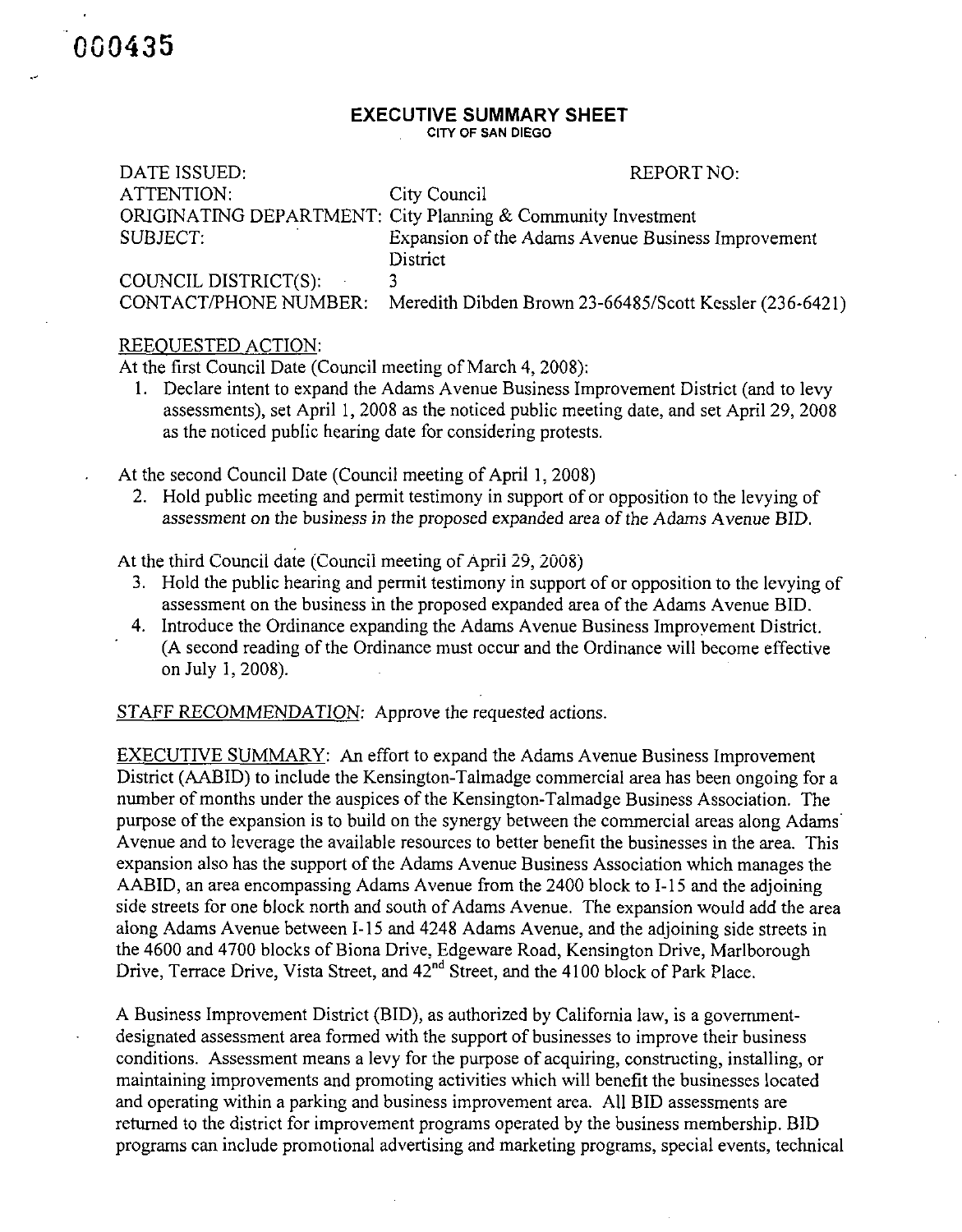./

assistance programs and others as designated by the needs of the district's businesses. San Diego currently has 19 designated districts located from La Jolla to San Ysidro, and Ocean Beach to the College Area.

The City Council has adopted Council Policy 900-07 on Business Improvement Districts to clarify the process by which BIDs may be established or expanded. The policy states that a proposed expansion of BID boundaries should be supported by 20% of eligible businesses within the expansion area as demonstrated by a petition. In January 2007, City staff received a number of petitions in support of expanding the AABID and verified that the 20% threshold had been met. In accordance with Council Policy 900-07, City staff then conducted a mailed ballot procedure to determine the level of support among the affected businesses in the expansion area.

Council Policy 900-07 also provides that City Council may proceed with a public hearing process to amend the BID ordinance and increase the assessment where: "an assessed value and numerical majority of those responding support the increase in the levels of assessment". A majority of the responding businesses, when counted numerically (74.5%) and when weighed by the amount of the proposed assessment (80.4%), supported the expansion of the AABID and the levying of an annual assessment. Given the support of the affected businesses, staff is bringing the expansion to City Council for approval as required by the Parking and Business Improvement Area Law of 1989. Since this expansion of the AABID would allow the City to levy an annual assessment on the newly included businesses, a multi-step hearing and noticing process is required by the 1989 Law and the Ralph M. Brown Act and is outlined above.

FISCAL CONSIDERATIONS: Approximately \$6,500 of additional annual assessments will be collected from the businesses of the expanded area. It is anticipated that assessments would be levied and collected starting in FY2009 once approved by Council as part of the BID Annual Appropriation Process.

PREVIOUS COUNCIL and/or COMMITTEE ACTION: The AABID was established by Ordinance No.O-16479, adopted on July 29, 1985. It was amended by Ordinance No.O-18087 on July 11, 1994, to create a third zone and increase the assessments in certain central areas of the AABID to support landscape maintenance activities.

COMMUNITY PARTICIPATION AND PUBLIC OUTREACH EFFORTS: The Kensington Talmadge Business Association held community meetings on the proposed expansion and then coordinated a petition drive to have the commercial core included in the Adams Avenue BID. All businesses proposed to be assessed also received a ballot and information conceming the proposed expansion.

KEY STAKEHOLDERS & PROJECTED IMPACTS fif applicable): Businesses within the BID and the Kensington Talmadge area, along with their respective business organizations, are the key stakeholders of this action. The Kensington Talmadge businesses would be impacted by the levying/6f the annual assessment in the amount of \$40 to \$70 per year depending on the location of the  $\frac{1}{2}$  by  $\frac{1}{2}$  and the business category.

Scott Kessler'

<u>Bett Gurney</u> for

Originating Department Deputy Chief/Chief Operating Officer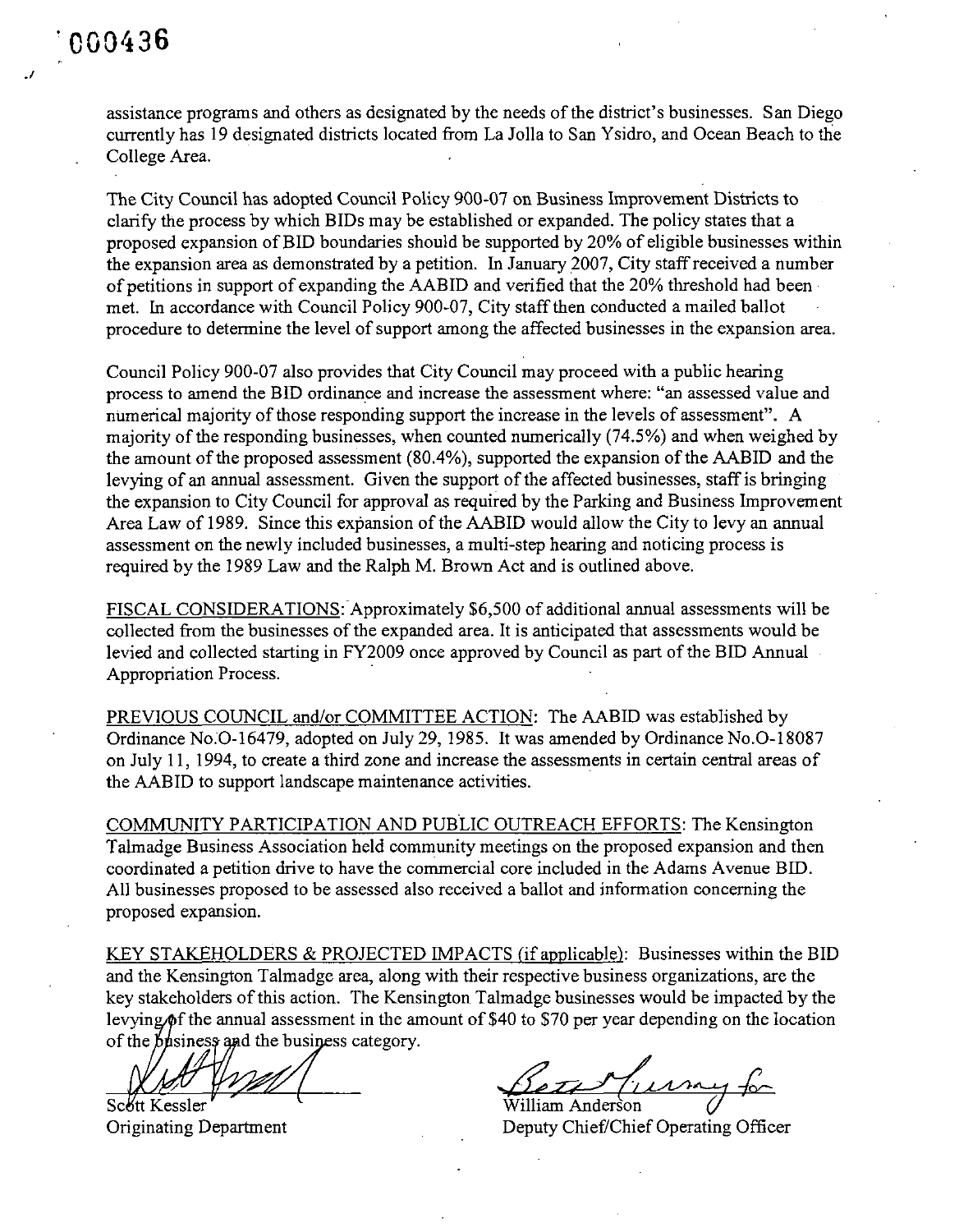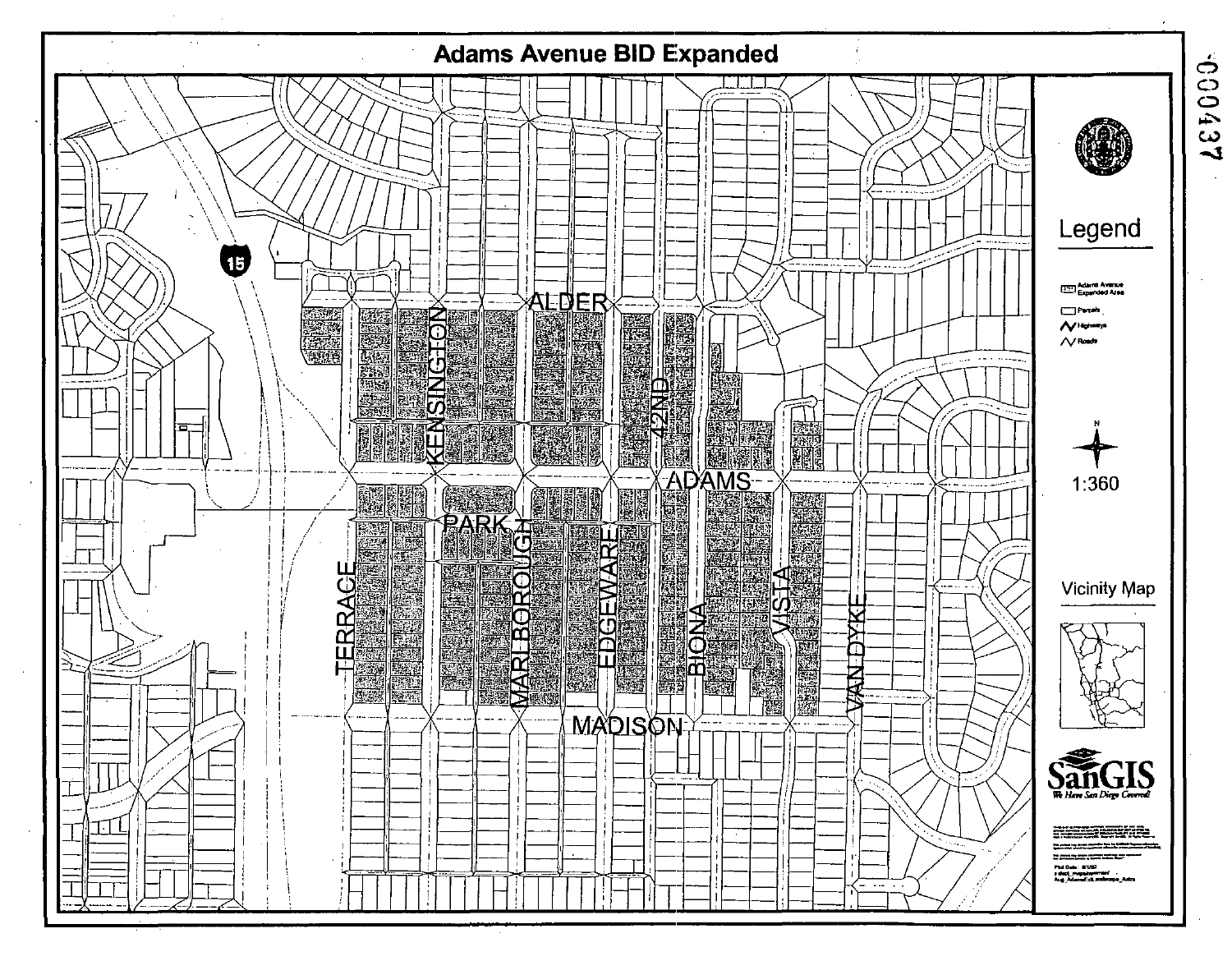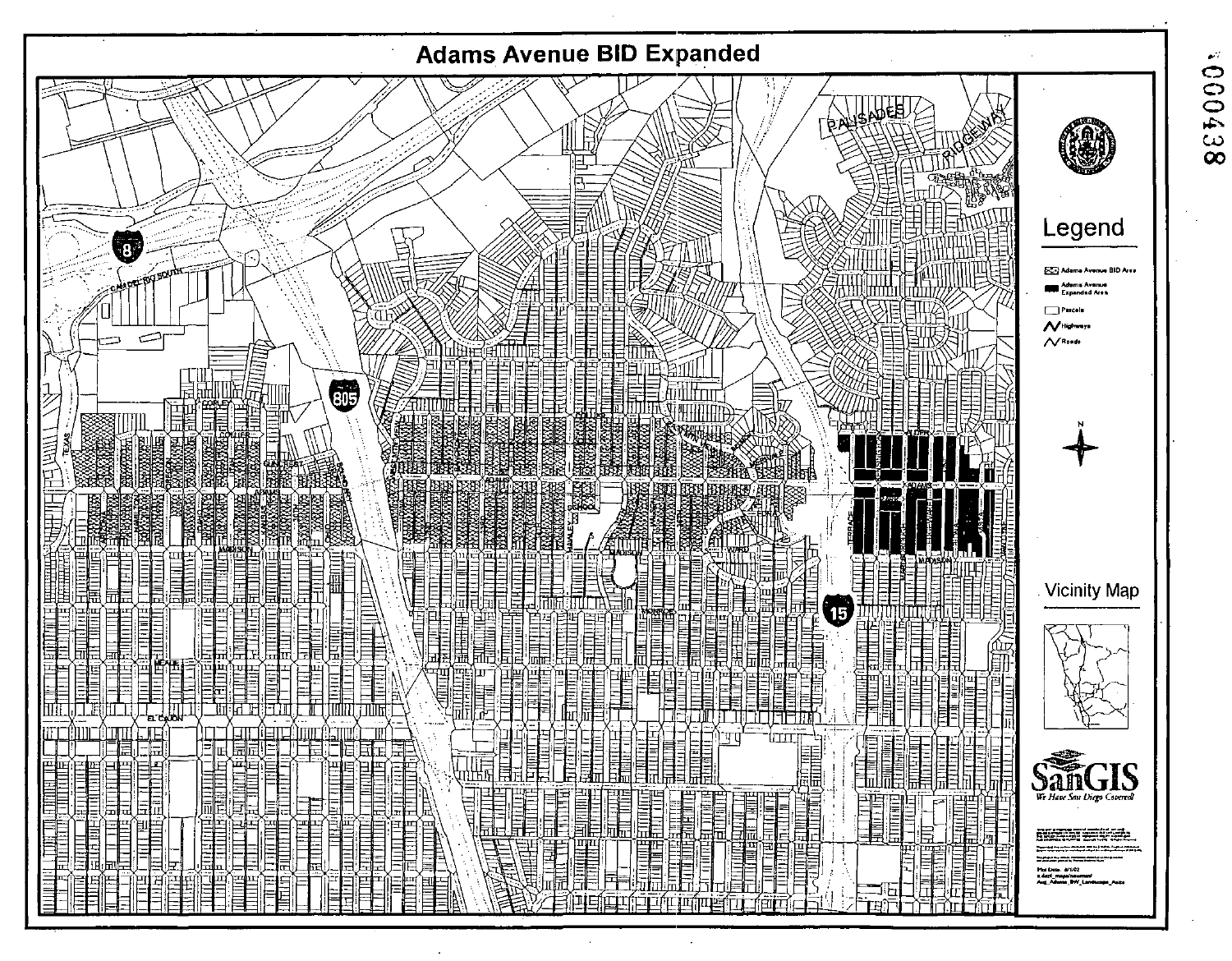RESOLUTION NUMBER R-\_

DATE OF FINAL PASSAGE

A RESOLUTION OF THE COUNCIL OF THE CITY OF SAN DIEGO DECLARING ITS INTENTION TO AMEND ORDINANCE NUMBER O-l 6479 [AS AMENDED BY O-18087] WHICH ESTABLISHED THE ADAMS AVENUE BUSINESS IMPROVEMENT DISTRICT [BID] TO EXPAND THE DISTRICT TO INCLUDE THE KENSINGTON-TALMADGE BUSINESS CORE, LEVY ASSESSMENTS, AND TO SCHEDULE PUBLIC HEARINGS THEREFOR.

WHEREAS, under and pursuant to the provisions of the "Parking and Business" Improvement Area Law of 1979" [California Streets and Highways Code section 36500, et seq.], the Council of the City of San Diego ["Council"] approved formation of the Adams Avenue Business Improvement District ["BID"] by Ordinance No. 0-16479 on July 29, 1985; and

WHEREAS, the Council amended Ordinance No. O-l6479 on July 11, 1994 by

Ordinance No. O-l 8087, for the purpose of modifying the Adams Avenue BID assessments within a portion of the District, and creating a third zone for assessments; and

WHEREAS, the Adams Avenue Business Association desires to expand the Adams

Avenue BID to include the Kensington-Talmadge commercial area to build on synergy between the commercial areas along Adams Avenue and to better benefit the businesses in the area; and

WHEREAS, pursuant to Council Policy 900-07, in early 2007, City staff received petitions and verified that at least twenty percent of eligible businesses within the expansion area were in support of expanding the Adams Avenue BID; and

WHEREAS, pursuant to Council Policy 900-07, City staff conducted a mailed ballot procedure and determined that a majority of the responding businesses when counted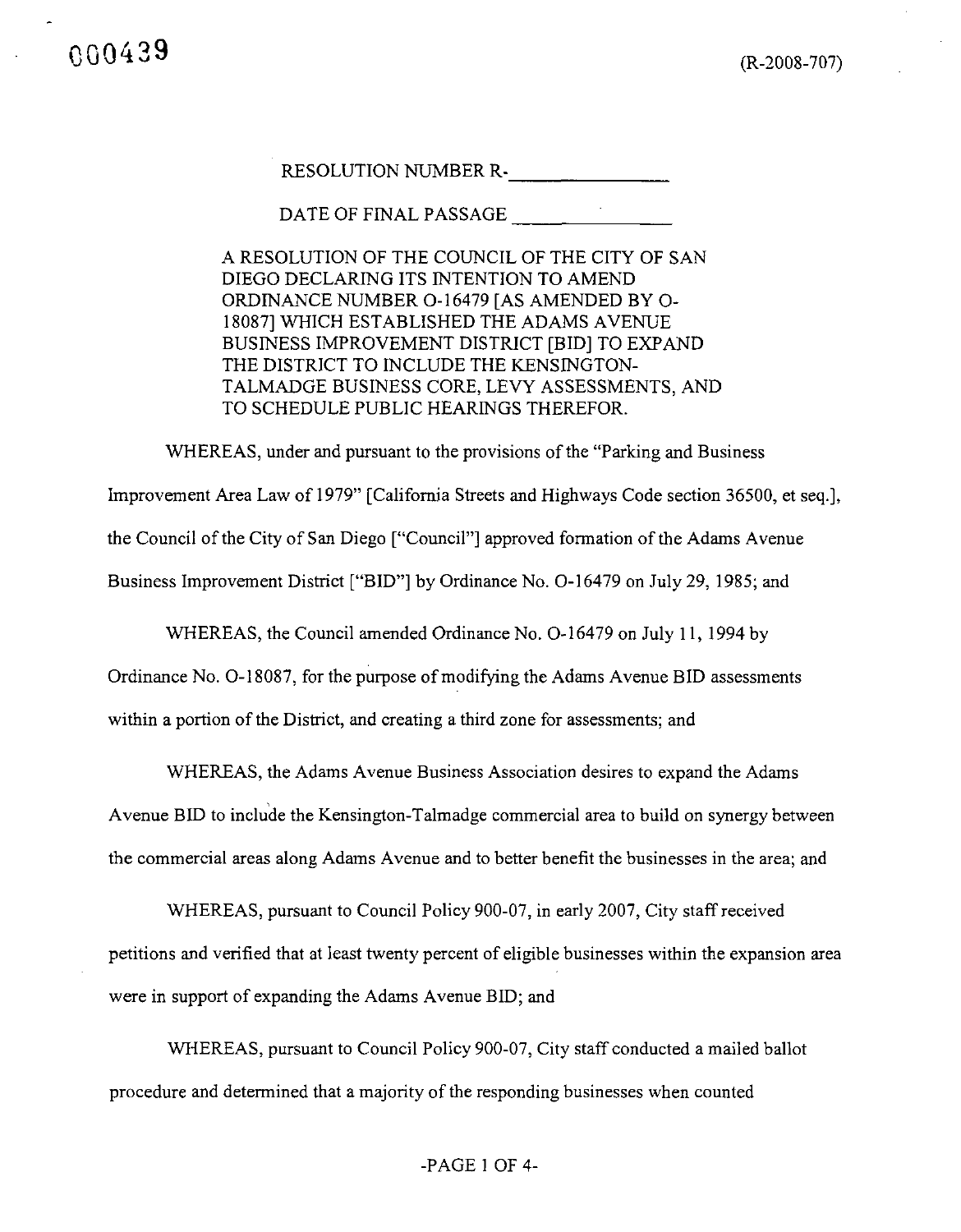numerically and when weighted by the amount of the proposed assessment, support the expansion of the Adams Avenue BID and the levying of an annual assessment; NOW, THEREFORE,

BE IT RESOLVED, by the Council of the City of San Diego, that it hereby declares its intention to expand the boundaries of the Adams Avenue Business Improvement District and levy assessments in the following areas: the area along Adams Avenue between 1-15 and 4248 Adams Avenue, and the adjoining side streets in the 4600 and 4700 blocks of Biona Drive, Edgeware Road, Kensington Drive, Marlborough Drive, Terrace Drive, Vista Street, and 42<sup>nd</sup> Street, and the 4100 block of Park Place.

BE IT FURTHER RESOLVED that the Council also declares its intention that except where funds are otherwise available, the proposed expanded boundary assessment will be levied annually to finance the following activities:  $1$ ) the acquisition, construction, or maintenance of parking facilities, landscaping and other street right-of-way improvements for the benefit of the area; 2) decoration of any public place in the area; 3) promotion of public events which are to take place on or in public places in the area; 4) furnishing of music in any public place in the area; and 5) the general promotion of business activities in the area.

BE IT FURTHER RESOLVED that new businesses in the proposed expansion area will not be exempted from the assessment.

BE IT FURTHER RESOLVED that the businesses in the proposed assessment will be levied annually in an amount consistent with businesses located in the existing Adams Avenue BID, which is Forty Dollars (\$40) to Seventy Dollars (\$70) per year, depending on the location of the business and the business category;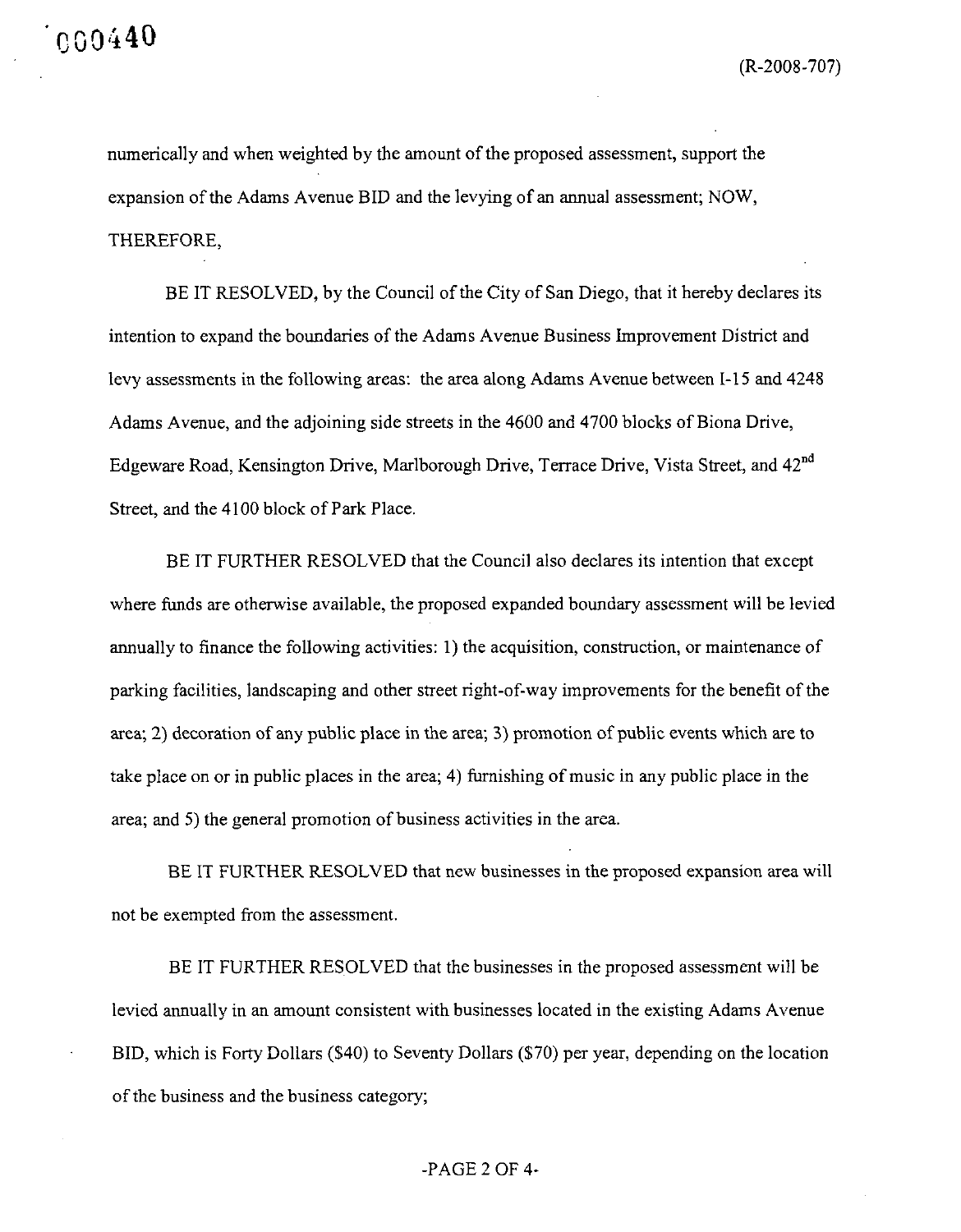BE IT FURTHER RESOLVED that notice is hereby given that April 1, 2008, at the hour of 2:00 p.m., in the Council Chambers of the City Administration Building, 202 C Street, San Diego, Caiifomia, is fixed as the time and place when and where any and all interested persons having a desire to be heard may appear and state their views for or against the expansion of the Adams Avenue Business Improvement District and the levying of assessments on such businesses in the proposed expanded area.

BE IT FURTHER RESOLVED that notice is hereby given that April 29, 2008, at the hour of 2:00 p.m., in the Council Chambers of the City Administration Building, 202 C Street, San Diego, Caiifomia, is fixed as the time and place when and where any and all interested persons having a desire to be heard may appear and state their views for or against the ordinance which will expand the Adams Avenue Business Improvement District and/or for or against the levying of assessments on such businesses in the proposed expanded area.

APPROVED: MICHAEL J. AGUIRRE, City Attorney

Bv

erly K. Harris Deputy City Attorney

KKH:bas 02/19/08 Or.Dept: CP&CI R-2008-707 MMS #5935